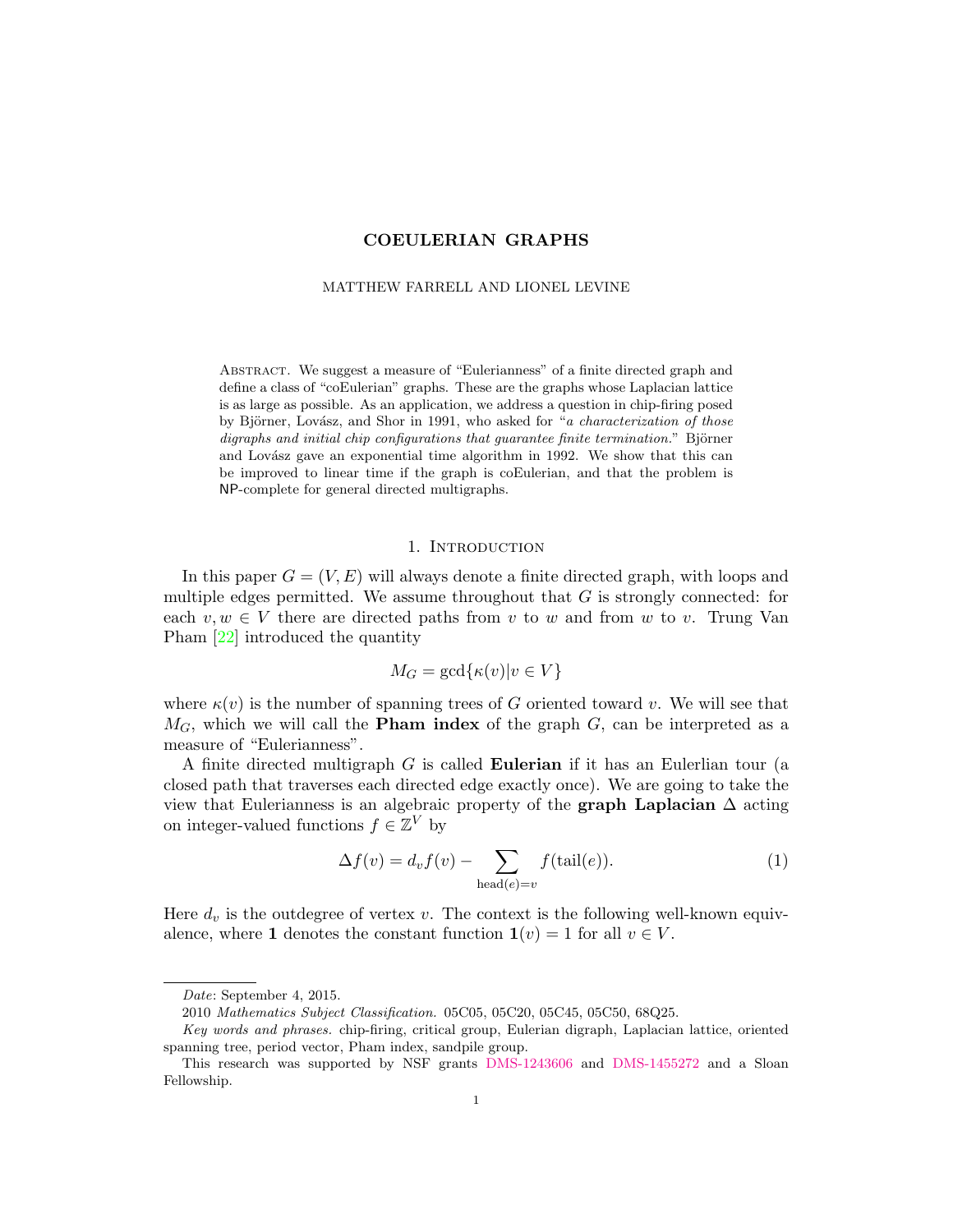<span id="page-1-0"></span>Proposition 1.1. The following are equivalent for a strongly connected directed multigraph  $G = (V, E)$ .

- (1) ker $(\Delta : \mathbb{Z}^V \to \mathbb{Z}^V) = \mathbb{Z}$ 1.
- (2)  $M_G = \kappa(s)$  for all  $s \in V$ .
- (3) G is Eulerian.

Our main result is in some sense dual to Proposition [1.1:](#page-1-0) it gives several equivalent characterizations of the graphs with Pham index 1. These coEulerian graphs are the farthest from being Eulerian.

Our motivation for considering coEulerian graphs and the Pham index comes from chip-firing, which we now describe. A chip configuration on  $G$ , or simply configu**ration** for short, is a function  $\sigma: V \to \mathbb{Z}$ . If  $\sigma(v) > 0$  we think of a pile of  $\sigma(v)$  chips at vertex v, and if  $\sigma(v) < 0$  we think of a hole waiting to be filled by chips. Denoting by  $d_v$  the outdegree of vertex v, we say that v is **stable** for  $\sigma$  if  $\sigma(v) < d_v$ , and **active** for  $\sigma$  otherwise. A vertex v can fire by sending one chip along each outgoing edge, resulting in the new configuration

$$
\sigma' = \sigma - \Delta \delta_v
$$

where  $\Delta$  is the graph Laplacian [\(1\)](#page-0-0) and  $\delta_v(w)$  is 1 if  $v = w$  and 0 otherwise. Concretely, we may think of  $\sigma$ ,  $\sigma'$  as column vectors and  $\Delta \delta_v$  as a column of the matrix

$$
\Delta_{vw} = \begin{cases}\n-d_{wv}, & v \neq w \\
d_v - d_{vv}, & v = w\n\end{cases}
$$

where  $d_{wv}$  denotes the number of directed edges of G from w to v. More generally, we can specify a firing vector  $\mathbf{x} \in \mathbb{N}^V$  and fire each vertex v a total of  $\mathbf{x}(v)$  times, resulting in the configuration  $\sigma' = \sigma - \Delta \mathbf{x}$ . Here and throughout,  $\mathbb{N} = \{0, 1, 2, \ldots\}$ .

A legal firing sequence is a finite sequence of configurations  $\sigma_0, \ldots, \sigma_k$  such that each  $\sigma_i$  for  $i = 1, \ldots, k$  is obtained from  $\sigma_{i-1}$  by firing a vertex that is active for  $\sigma_{i-1}$ . A configuration  $\sigma$  is called stable if  $\sigma(v) < d_v$  for all  $v \in V$ . We say that σ stabilizes if there is legal firing sequence  $\sigma = \sigma_0, \ldots, \sigma_k$  such that  $\sigma_k$  is stable. Björner, Lovász, and Shor posed the following problem in 1991  $[6]$ .

The halting problem for chip-firing:

Given the adjacency matrix of a finite, strongly connected multigraph G and a chip configuration  $\sigma$  on G with  $\sigma \geq 0$ ,

Decide whether  $\sigma$  stabilizes.

Write  $|\sigma| = \sum_{v \in V} \sigma(v)$  for the total number of chips. This quantity is conserved by firing (since  $|\Delta \delta_v| = 0$  for all  $v \in V$ ). The maximal stable configuration

<span id="page-1-1"></span>
$$
\sigma_{\max}(v) = d_v - 1
$$

has  $|\sigma_{\text{max}}| = \#E - \#V$ . By the pigeonhole principle, any configuration  $\sigma$  with  $|\sigma| > \#E - \#V$  has at least one unstable vertex, so such  $\sigma$  does not stabilize. A natural question arises: Which directed graphs have the property that every chip configuration of  $\#E - \#V$  chips stabilizes? These graphs are the subject of our main result.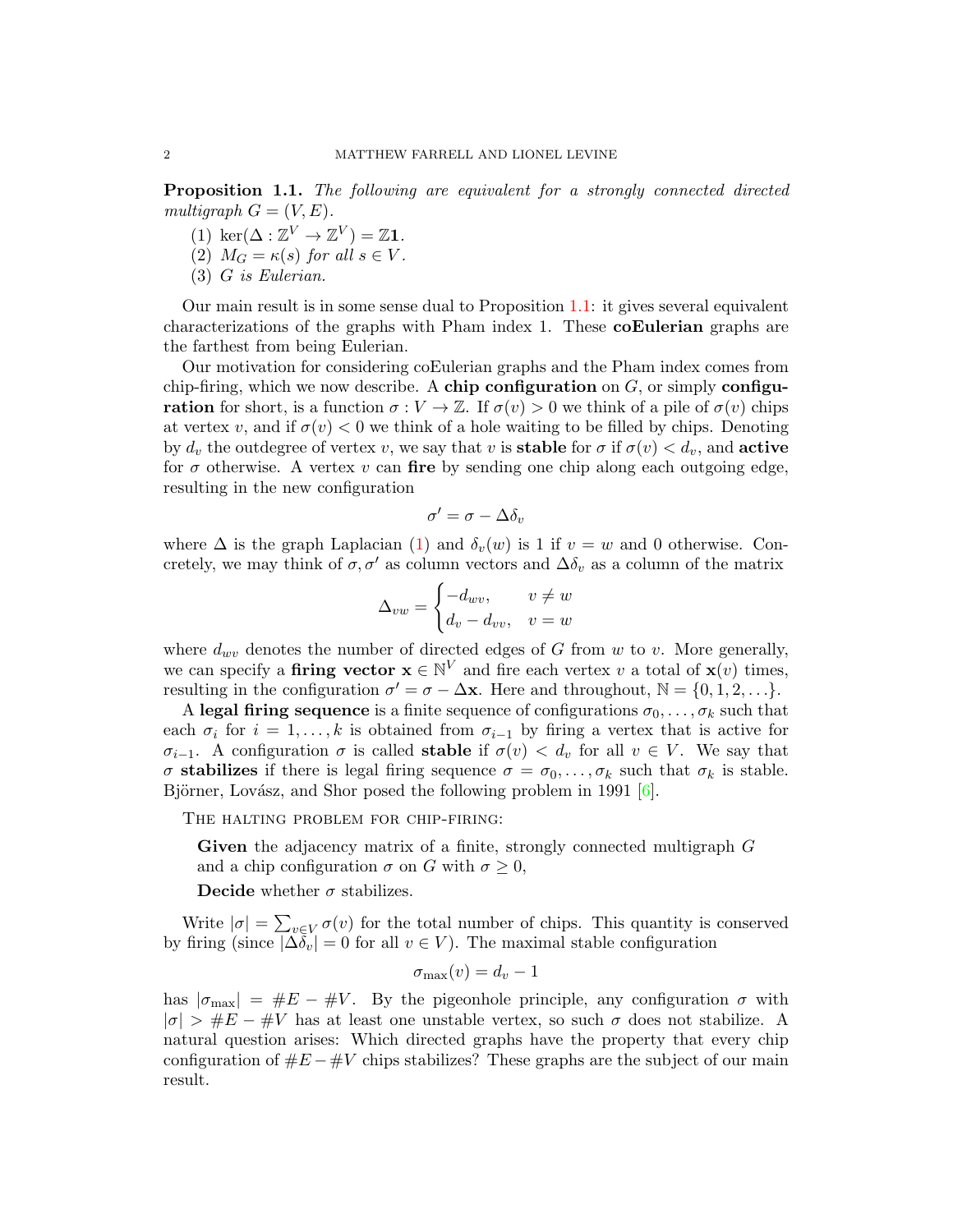We write  $\mathbb{Z}_0^V$  for the set of  $\sigma \in \mathbb{Z}^V$  such that  $|\sigma| = 0$ .

<span id="page-2-0"></span>Theorem 1.2. The following are equivalent for a strongly connected directed multigraph  $G = (V, E)$ .

- (1)  $\text{Im}(\Delta : \mathbb{Z}^V \to \mathbb{Z}^V) = \mathbb{Z}_0^V$ .
- (2)  $M_G = 1$ .
- (3) A chip configuration  $\sigma$  on G stabilizes if and only if  $|\sigma| \leq \#E \#V$ .
- (4) For all  $s \in V$ , the sandpile group  $K(G, s)$  is cyclic with generator  $\overline{\beta_s}$ .
- (5) For some  $s \in V$ , the sandpile group  $K(G, s)$  is cyclic with generator  $\overline{\beta_s}$ .

Items (1) and (2) are in some sense dual to their counterparts in Proposition [1.1,](#page-1-0) so we propose the term **coEulerian** for a graph satisfying the equivalent conditions of Theorem [1.2.](#page-2-0) The sandpile group  $K(G, s)$  and  $\overline{\beta_s}$  are defined below in Section [2.](#page-3-0) For a dual counterpart to item (4), see Proposition [2.12\(](#page-7-0)4).



<span id="page-2-3"></span>FIGURE 1. Example of a coEulerian graph: a path of length  $n$  with edge multiplicities 2 to the right and 3 to the left. It has  $\kappa(v) =$  $\pi(v) = 2^v 3^{n-v}$  spanning trees oriented toward v, so its Pham index is  $M_G = \gcd(2^n, 2^{n-1}3, \ldots, 3^n) = 1.$ 

1.1. **History.** Let us call a graph *bidirected* if it is obtained from an undirected graph by replacing each undirected edge  $\{u, v\}$  by a pair of directed edges  $(u, v)$  and  $(v, u)$ . All bidirected graphs are Eulerian.

One of the earliest results in chip-firing is the following observation of Tardos.

<span id="page-2-1"></span>**Lemma 1.3.** [\[26,](#page-13-2) Lemma 4] Let  $\sigma$  be a configuration on a bidirected graph G. If there is a legal firing sequence for  $\sigma$  in which every vertex of G fires at least once, then  $\sigma$  does not stabilize.

Tardos used Lemma [1.3](#page-2-1) to prove that for any configuration  $\sigma$  on a simple bidirected *n*-vertex graph, if  $\sigma$  stabilizes then it does so in  $O(n^4)$  firings. Eriksson showed, however, that on a general directed graph a configuration may require an exponential number of firings to stabilize  $[13]$ . Björner and Lovász  $[5]$  generalized the "at least once" condition of Lemma [1.3](#page-2-1) to directed graphs as follows.

<span id="page-2-2"></span>**Lemma 1.4.** [\[5\]](#page-13-4) For every strongly connected multigraph  $G$  there is a unique primitive  $\pi \in \mathbb{N}^V$  such that  $\Delta \pi = 0$ . If there is a legal firing sequence for  $\sigma$  in which every vertex v fires at least  $\pi(v)$  times, then  $\sigma$  does not stabilize.

This gives a procedure for deciding the HALTING PROBLEM FOR CHIP-FIRING: perform legal firings in any order until either you reach a stable configuration or the criterion of Lemma [1.4](#page-2-2) certifies that  $\sigma$  will not stabilize. There is only one problem: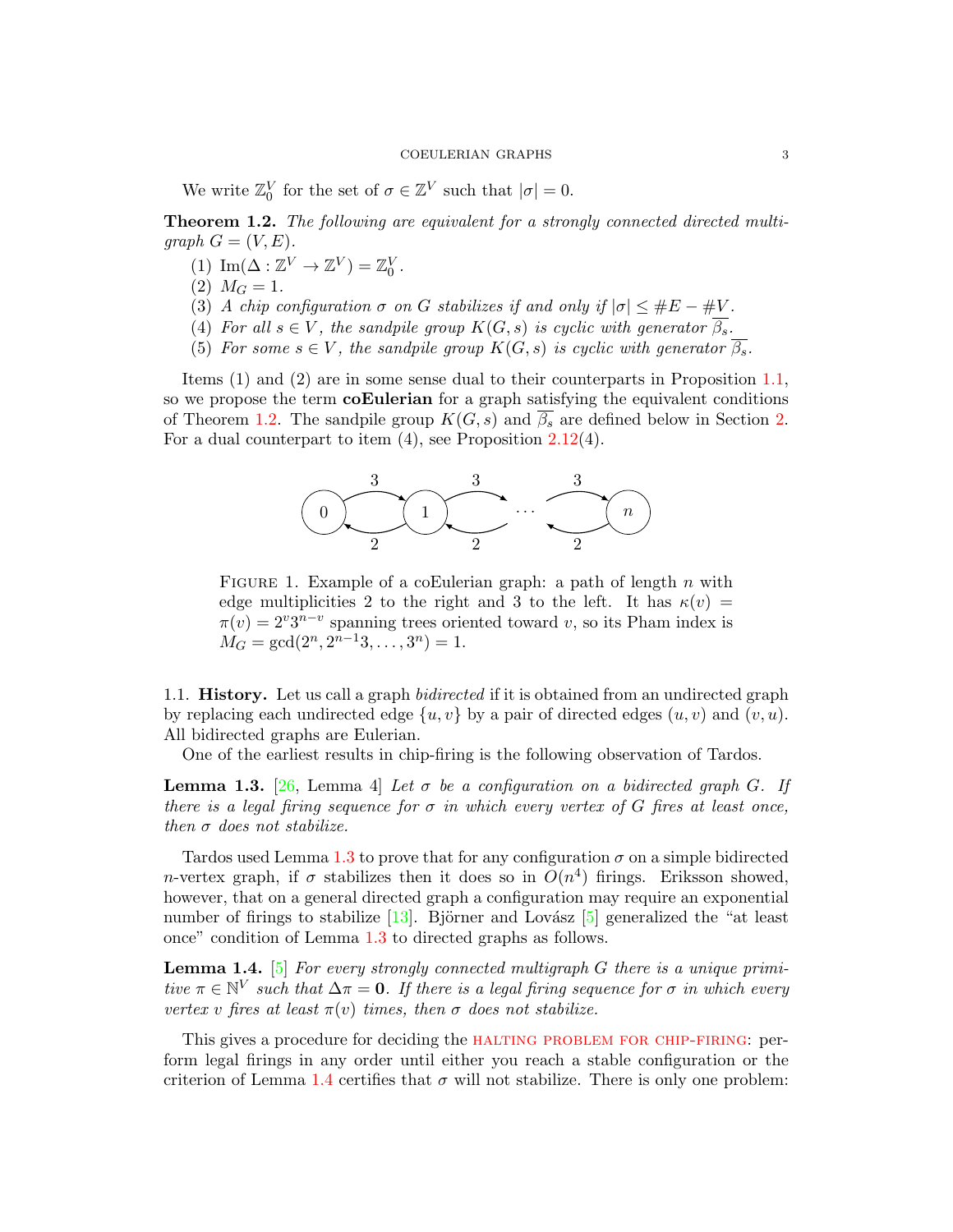the values  $\pi(v)$  may be exponentially large. Figure [1](#page-2-3) shows a coEulerian graph on vertex set  $\{0, 1, \ldots, n\}$  with  $\pi(v) = 2^v 3^{n-v}$ . The algorithm just described would run for exponential time on this graph, but Theorem [1.2](#page-2-0) gives a much faster algorithm to decide the halting problem for chip-firing on any coEulerian graph: count the total number of chips and compare to  $\#E - \#V$ . As far as we are aware, this is the first progress on the halting problem for chip-firing on directed graphs since the work of Björner and Lovász  $[5]$ .

1.2. **Related work.** Pham [\[22\]](#page-13-0) introduced the index  $M_G$  to answer a question posed in  $[17]$ : Which directed graphs G have the property that all unicycles of G lie in the same orbit of the rotor-router operation? He showed that G has this property if and only if  $M<sub>G</sub> = 1$ , and that in general the number of orbits is  $M<sub>G</sub>$ .

The [halting problem for chip-firing](#page-1-1) is a special case of the halting problem for a class of automata networks called abelian networks. A polynomial time algorithm to decide if a given abelian network halts on all inputs appears in [\[8\]](#page-13-6), where it is remarked that the problem of deciding whether a given abelian network halts on a given input is a subtler problem. The halting problem for chip-firing is of this latter type (the "input" to the abelian network is the chip configuration  $\sigma$ ).

1.3. Outline. The next section is devoted to the proofs of Proposition [1.1](#page-1-0) and Theorem [1.2,](#page-2-0) and concludes with Proposition [2.13](#page-8-0) characterizing the graphs that are both Eulerian and coEulerian. In Section [3](#page-9-0) we show that despite its being easy for Eulerian graphs and coEulerian multigraphs, the HALTING PROBLEM FOR CHIP-FIRING on finite directed multigraphs is NP-complete in general. One ingredient in the proof is Theorem [3.1,](#page-10-0) which expresses an arbitrary  $(n-1)$ -dimensional lattice in  $\mathbb{Z}_0^n$  as the Laplacian lattice of a strongly connected multigraph.

## 2. Sandpiles and the halting problem

<span id="page-3-0"></span>To prove Theorem [1.2](#page-2-0) we will compare chip-firing with and without a sink vertex. This kind of comparison appears also in the study of the abelian sandpile threshold state [\[19\]](#page-13-7), and in the extension of the Biggs-Merino polynomial to Eulerian graphs [\[21\]](#page-13-8) and to all strongly connected graphs [\[10\]](#page-13-9). Sections [2.1](#page-3-1) and [2.2](#page-5-0) review the relevant background on chip-firing and the sandpile group. In Section [2.3](#page-6-0) we relate the sandpile groups with and without sink, and in Section [2.4](#page-7-1) we prove the results stated in the introduction.

<span id="page-3-1"></span>2.1. Background. The following result frees us from considering only legal firing sequences in looking for an answer to the halting problem for chip-firing.

<span id="page-3-2"></span>**Lemma 2.1.** (Least Action Principle, [\[7,](#page-13-10) Lemma 4.3]) Let  $\sigma$  be a chip configuration on a finite directed graph. Then  $\sigma$  stabilizes if and only if there exists an  $\mathbf{x} \in \mathbb{N}^V$ such that  $\sigma - \Delta x$  is stable.

A sizable portion of the ground soon to be covered is motivated by the following principle: in looking for a stabilizing firing sequence, instead of firing willy-nilly we can establish some structure by designating a special vertex  $s$  as the sink, which fires only if no other vertex is active. We fire active, nonsink vertices until all nonsink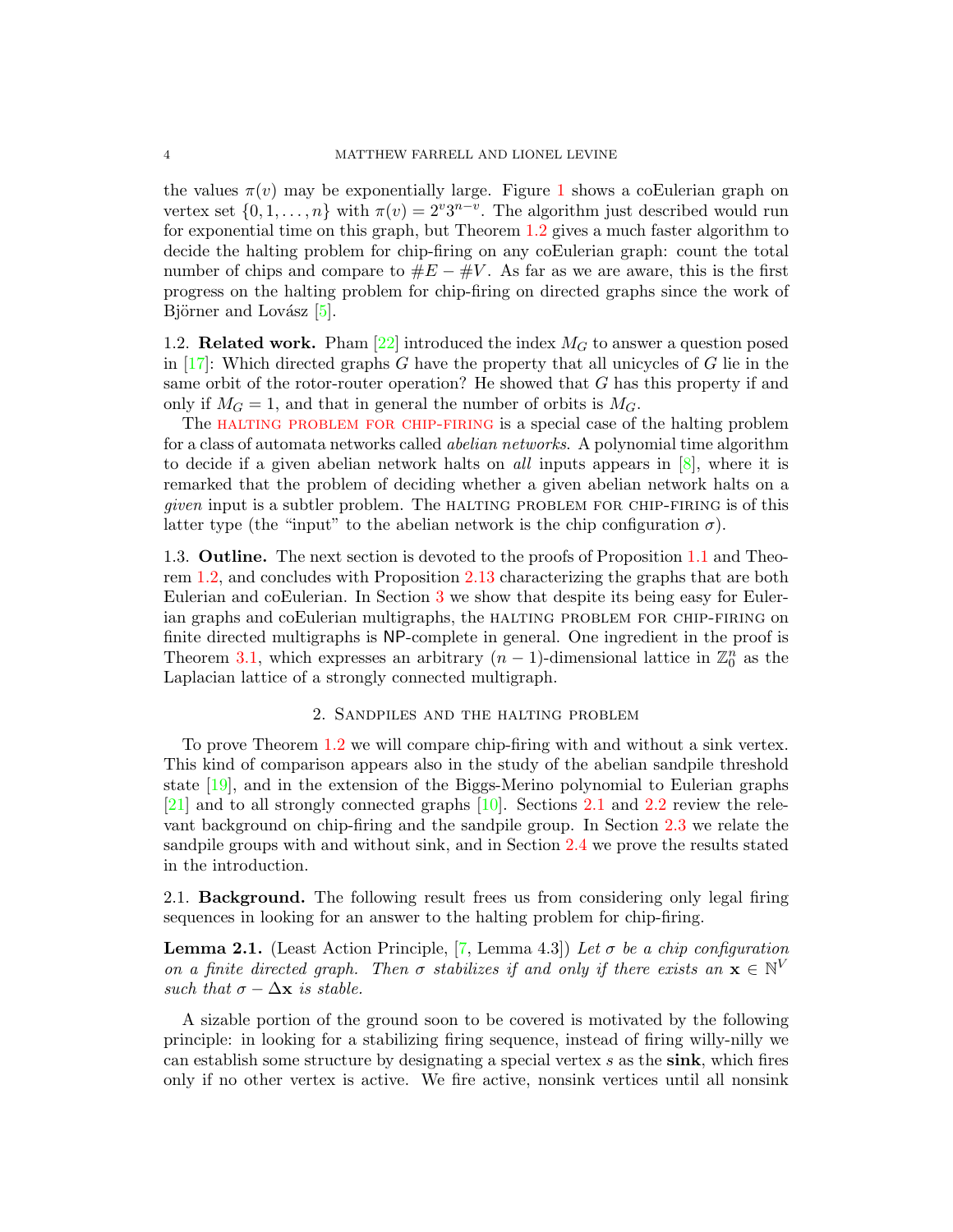vertices are stable. At this point if the sink is stable we are done; otherwise, we fire the sink (once) and repeat.

The **reduced Laplacian**  $\Delta_s$  is the matrix obtained by deleting the row and column of  $\Delta$  corresponding to the sink s. To emphasize the distinction between  $\Delta$  and  $\Delta_s$ , we will sometimes refer to  $\Delta$  as the **total Laplacian**. In what follows we will sometimes identify the vertex set V with  $\{1, \ldots, n\}$  and set  $s = n$ .

**Definition 2.2.** Let  $G = (V, E)$  be a finite strongly connected multigraph and fix  $s \in V$ . The **sandpile group** of G with sink s is the group quotient

$$
K(G, s) = \mathbb{Z}^{n-1} / \Delta_s \mathbb{Z}^{n-1}
$$

where  $\Delta_s \mathbb{Z}^{n-1}$  is the integer column-span of  $\Delta_s$ .

A sandpile is a chip configuration  $\eta \in \mathbb{Z}^{n-1}$  indexed by the nonsink vertices. When we wish to emphasize that a chip configuration is defined also at the sink, we call it a total configuration. One can imagine that a sandpile is composed of sand grains which behave just like chips except that they are small enough to disappear down the sink. The definitions "stable" and "firing vector" have obvious analogues for sandpiles: a sandpile  $\eta$  is stable if  $\eta(i) < d_i$  for all  $v_i \neq s$ ; and firing vectors for sandpiles live in  $\mathbb{Z}^{n-1}$ . The sandpile group treats two sandpiles as equivalent if one can be obtained from the other by firing nonsink vertices. We write  $\bar{\eta}$  for the equivalence class of  $\eta$  in  $K(G, s)$ .

On a strongly connected graph, every sandpile stabilizes, and its stabilization does not depend on the order of firings [\[17,](#page-13-5) Lemmas 2.2 and 2.4]; we denote the stabilization of  $\eta$  by  $\eta^{\circ}$ . Next we recall the connection between sandpiles and spanning trees.

**Definition 2.3.** An **oriented spanning tree** of a directed graph  $G = (V, E)$  rooted at  $s \in V$  is a spanning subgraph  $T = (V, A)$  such that

- (1) Every vertex  $v \neq s$  has outdegree 1 in T.
- $(2)$  s has outdegree 0 in T.
- (3) T has no oriented cycles.

Hence an oriented spanning tree has as its limbs edges that point toward the root. Let  $\kappa(s)$  denote the number of oriented spanning trees in G rooted at s.

**Theorem 2.4.** (Matrix tree theorem [\[25,](#page-13-11) Theorem 5.6.8] and [\[17,](#page-13-5) Lemma 2.8]) For a finite strongly connected multigraph G and a vertex s,

$$
\kappa(s) = \det \Delta_s = \#K(G, s).
$$

Note that if G is strongly connected then it has at least one spanning tree rooted at s, so  $\Delta_s$  is invertible; since the rows of  $\Delta$  sum to 0, this implies that  $\Delta$  has rank  $n-1$ .

There is a natural representative for each equivalence class of  $K(G, s)$ . To describe this representative, we say that a sandpile  $\eta$  is **accessible** if from any other sandpile it is possible to obtain  $\eta$  by adding a nonnegative number of sand grains at each vertex and then selectively firing active vertices. A sandpile that is both stable and accessible is called recurrent.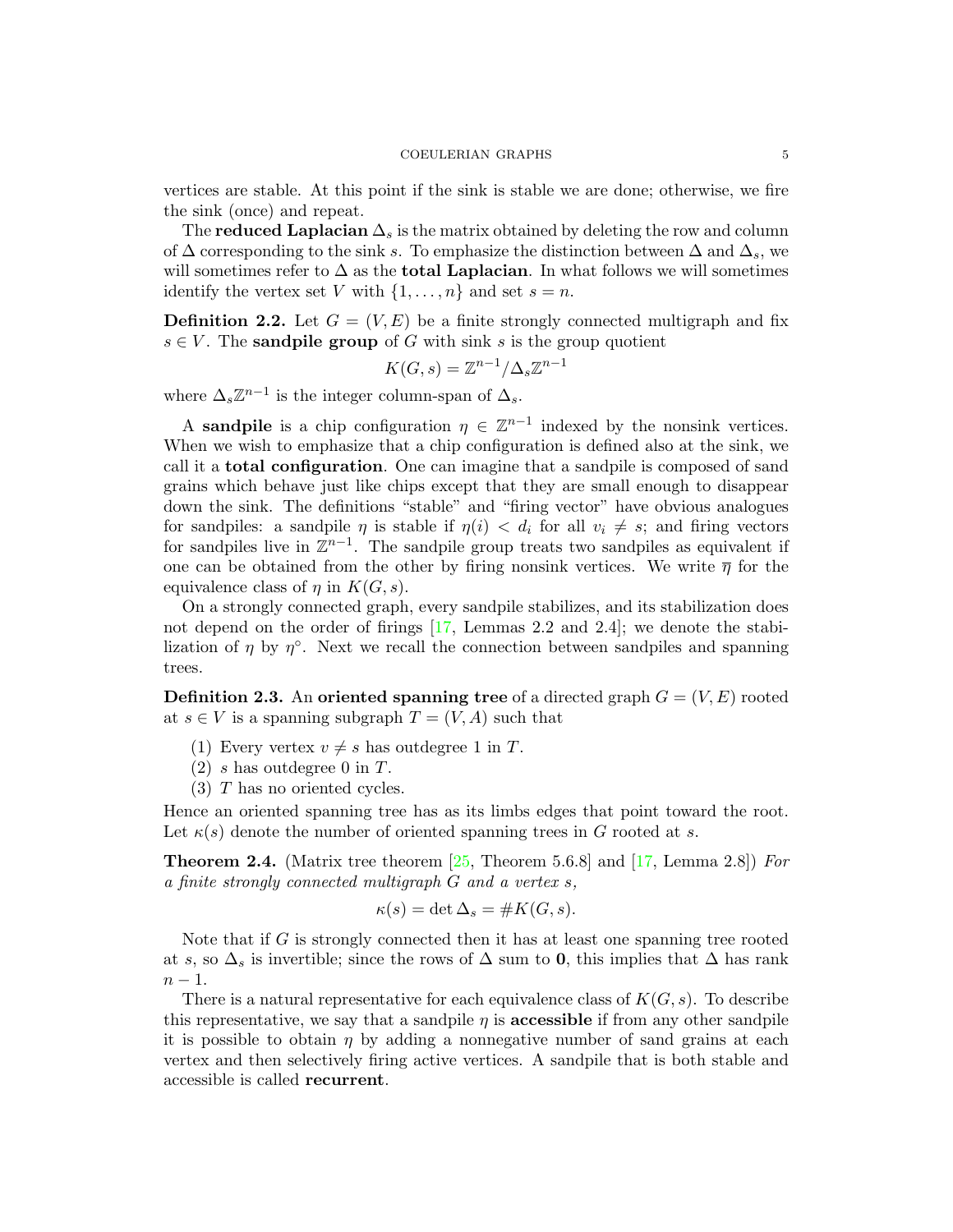<span id="page-5-2"></span>**Theorem 2.5.** [\[17,](#page-13-5) Cor. 2.16] The set  $Rec(G, s)$  of all recurrent sandpiles is an abelian group under the operation

$$
\eta \oplus \xi := (\eta + \xi)^{\circ}
$$

and it is isomorphic via the inclusion map to the sandpile group  $K(G, s)$ .

The recurrent identity element  $e_s \in \text{Rec}(G, s)$  is the unique recurrent sandpile in  $\Delta_s \mathbb{Z}^{n-1}$ . The recurrent representative  $\eta_{\text{rec}}$  of a sandpile  $\eta$  can be found by adding the identity and stabilizing:

$$
\eta_{\rm rec} = (\eta + e_s)^{\circ}.
$$

Dhar's burning test [\[11\]](#page-13-12) determines whether a given sandpile on an Eulerian graph is recurrent. Speer [\[24\]](#page-13-13) generalized the burning test to directed graphs. Dhar's and Speer's tests are closely related to Lemmas [1.3](#page-2-1) and [1.4](#page-2-2) respectively.

<span id="page-5-0"></span>2.2. Cyclic subgroups of the sandpile group. For  $s, v \in V$  let  $\beta_s(v) = d_{sv}$ , the number of directed edges from s to v. In accordance with our principle of controlled sink firing, given a recurrent sandpile  $\eta$  we are interested in

$$
C_{\eta} = \{ (\eta + k\beta_s)^{\circ} : k \in \mathbb{N} \},
$$

the set of sandpiles obtainable from  $\eta$  by firing the sink s some nonnegative number of times and then stabilizing. Note that starting with a recurrent sandpile, adding sand grains to the nonsink vertices and then stabilizing results in another recurrent sandpile; so all sandpiles in  $C_{\eta}$  are recurrent. Note that

$$
(\eta + \beta_s)^{\circ} = (\eta + e_s + \beta_s)^{\circ} = \eta \oplus \gamma_s
$$

where  $\gamma_s = (e_s + \beta_s)^\circ$  is the recurrent representative of  $\beta_s$ . It follows that

$$
C_\eta = \eta \oplus \langle \gamma_s \rangle
$$

where  $\langle \gamma_s \rangle$  denotes the cyclic subgroup of  $\text{Rec}(G, s)$  generated by  $\gamma_s$ .

To investigate these cosets of  $\langle \gamma_s \rangle$ , we recall the period vector introduced by Björner and Lovász.

**Definition 2.6.** [\[5\]](#page-13-4) Given a graph G with total Laplacian  $\Delta$ , a vector  $p \in \mathbb{N}^n$  is called a period vector for G if  $p \neq 0$  and  $\Delta p = 0$ . A period vector is primitive if the greatest common divisor of its entries is 1.

In other words, a period vector **p** has the property that firing each vertex  $v \in V$  a total of  $p(v)$  times results in no net movement of chips. The following lemma sums up some useful properties of period vectors.

<span id="page-5-1"></span>**Lemma 2.7.** [\[5,](#page-13-4) Prop. 4.1] A strongly connected multigraph G has a unique primitive period vector  $\pi_G$ . All entries of  $\pi_G$  are strictly positive, and all period vectors of G are of the form  $k\pi_G$  for  $k = 1, 2, \ldots$  Moreover, if G is Eulerian, then  $\pi_G = 1$ .

A consequence of the strict positivity of  $\pi_G$  that we will use several times is that  $\Delta \mathbb{Z}^n = \Delta \mathbb{N}^n$ .

We now introduce a very special period vector. Recall that  $\kappa(v)$  denotes the number of spanning trees of  $G$  oriented toward  $v$ .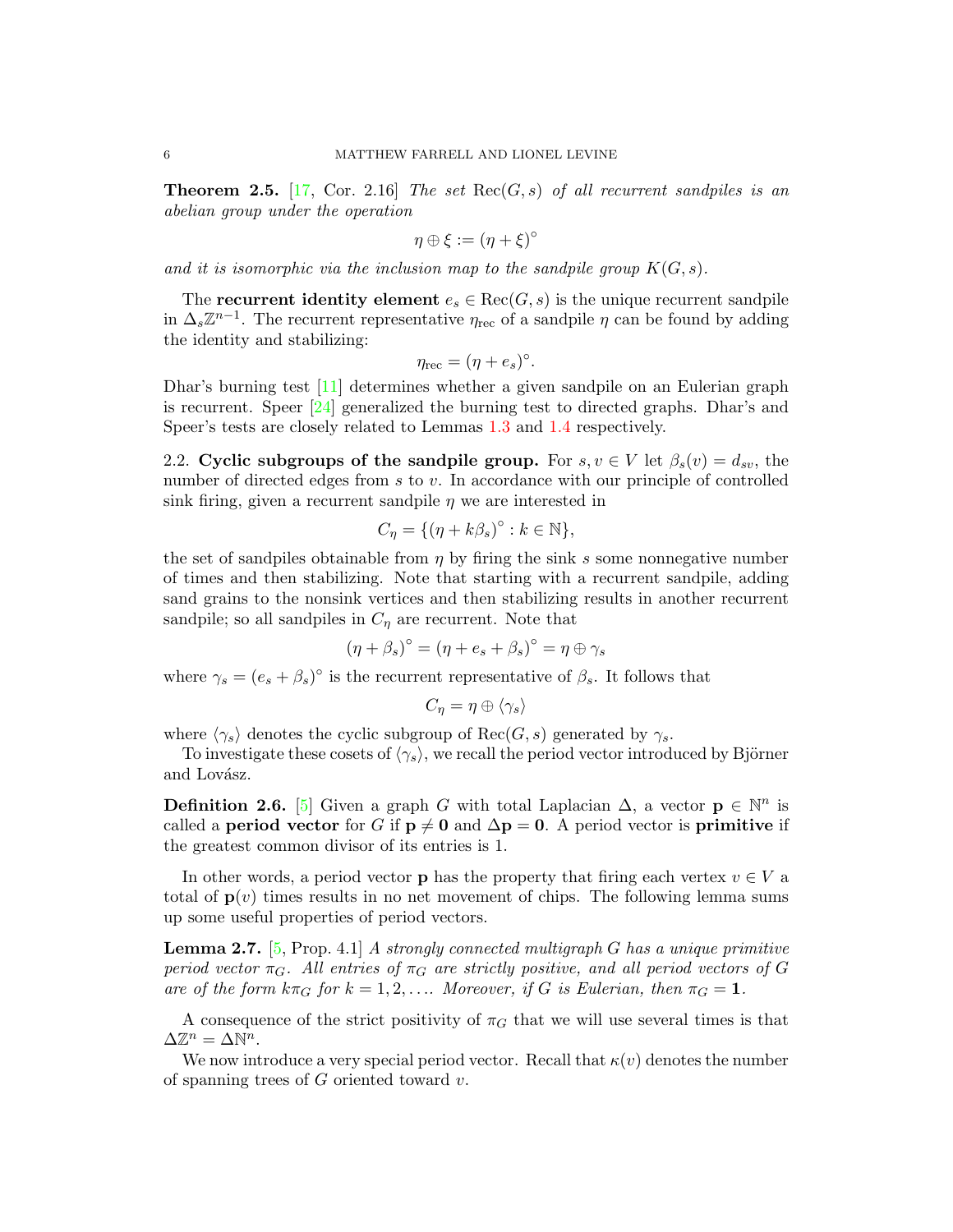# <span id="page-6-1"></span>Lemma 2.8 ([\[1,](#page-12-0) [9\]](#page-13-14)).  $\Delta \kappa = 0$ .

Recall the **Pham index**  $M = M_G$ , defined as the greatest common divisor of the spanning tree counts  $\{\kappa(v)|v \in V\}$ . By Lemmas [2.7](#page-5-1) and [2.8,](#page-6-1) the vector  $\pi = \frac{1}{M}\kappa$  is the unique primitive period vector of G.

Next we argue that  $\pi(s) = \text{ord}(\gamma_s)$ , the order of  $\gamma_s$  in the group  $\text{Rec}(G, s)$ . Fixing a positive integer m, we have that  $m\overline{\beta_s}$  is trivial in  $K(G, s)$  if and only if there exists  $y \in \mathbb{Z}^{n-1}$  such that  $m\beta_s = \Delta_s y$ . Setting  $\mathbf{x} = (\mathbf{y}, 0) \in \mathbb{Z}^n$  and noting that  $\beta_s$  is the restriction of  $-\Delta\delta_s$  to the nonsink vertices, such y exists if and only if there is a vector  $\mathbf{x} \in \mathbb{Z}^n$  such that  $\mathbf{x}(s) = 0$  and  $\Delta(\mathbf{x} + m\delta_s) = \mathbf{0}$ . (The equality in the sink coordinate of the first equation follows from the equality in the nonsink coordinates because the sum of all the coordinates is 0.) Setting  $\mathbf{p} = \mathbf{x} + m\delta_s$ , such x exists if and only if there is a vector  $\mathbf{p} \in \mathbb{Z}^n$  such that

$$
\Delta p = 0
$$
 and  $p(s) = m$ .

By Lemma [2.8,](#page-6-1) since the kernel of  $\Delta$  is one-dimensional and m is positive, such p must be a positive integer multiple of the primitive period vector  $\pi$ . Such p exists if and only if  $\pi(s)$  divides m. Thus  $\pi(s)$  is the order of  $\overline{\beta_s}$  in  $K(G, s)$ , which by Theorem [2.5](#page-5-2) is the order of  $\gamma_s$  in Rec(G, s). Recalling that  $\pi(s) = \kappa(s)/M$ , we conclude the following.

<span id="page-6-4"></span>**Lemma 2.9.** [\[22,](#page-13-0) Lemma 6] For any choice of sink s, we have that

$$
\mathrm{ord}(\gamma_s)=\kappa(s)/M=\#\operatorname{Rec}(G,s)/M
$$

Thus,  $M = \# \text{Rec}(G, s) / \langle \gamma_s \rangle$  is the number of distinct cosets of  $\langle \gamma_s \rangle$  in  $\text{Rec}(G, s)$ .

<span id="page-6-0"></span>2.3. Comparison of sandpile groups with and without sink. We now investigate the structure of the quotient group  $\text{Rec}(G, s)/\langle \gamma_s \rangle$ . Recall that  $\beta_s$  is the sandpile  $\beta_s(v) = d_{sv}$ , where s is the designated sink vertex and that  $\overline{\beta_s}$  is the equivalence class of  $\beta_s$  in  $K(G, s)$ . As before we write  $\mathbb{Z}_0^n$  for the group of vectors in  $\mathbb{Z}^n$  with coordinates summing to 0.

<span id="page-6-2"></span>Theorem 2.10. For any strongly connected multigraph G and any vertex s,

$$
Rec(G, s)/\langle \gamma_s \rangle \cong K(G, s)/\langle \overline{\beta_s} \rangle \cong \mathbb{Z}_0^n/\Delta \mathbb{Z}^n.
$$

The meat of the proof for this theorem is packaged in the following workhorse lemma. To translate between sandpiles and total configurations, we introduce some notation: Given a vector  $\mathbf{x} \in \mathbb{Z}^n$ , we denote by  $\tilde{\mathbf{x}}$  the restriction of  $\mathbf{x}$  to the nonsink vertices; and given  $\eta \in \mathbb{Z}^{n-1}$ , we write  $\eta_k$  for the extension of  $\eta$  to  $\mathbb{Z}^n$  such that  $|\eta_k| = k$ .

<span id="page-6-3"></span>**Lemma 2.11.** Let  $\sigma, \tau \in \mathbb{Z}^n$  with  $|\sigma| = |\tau|$ . Then the following are equivalent.

(1)  $\sigma \equiv \tau \mod \Delta \mathbb{Z}^n$ (2)  $\tilde{\sigma} \equiv \tilde{\tau} \mod \Delta_s \mathbb{Z}^{n-1} + \mathbb{Z}\beta_s$  $(3)$   $(\tilde{\sigma} + e_s)^{\circ} \in (\tilde{\tau} + e_s)^{\circ} \oplus \langle \gamma_s \rangle$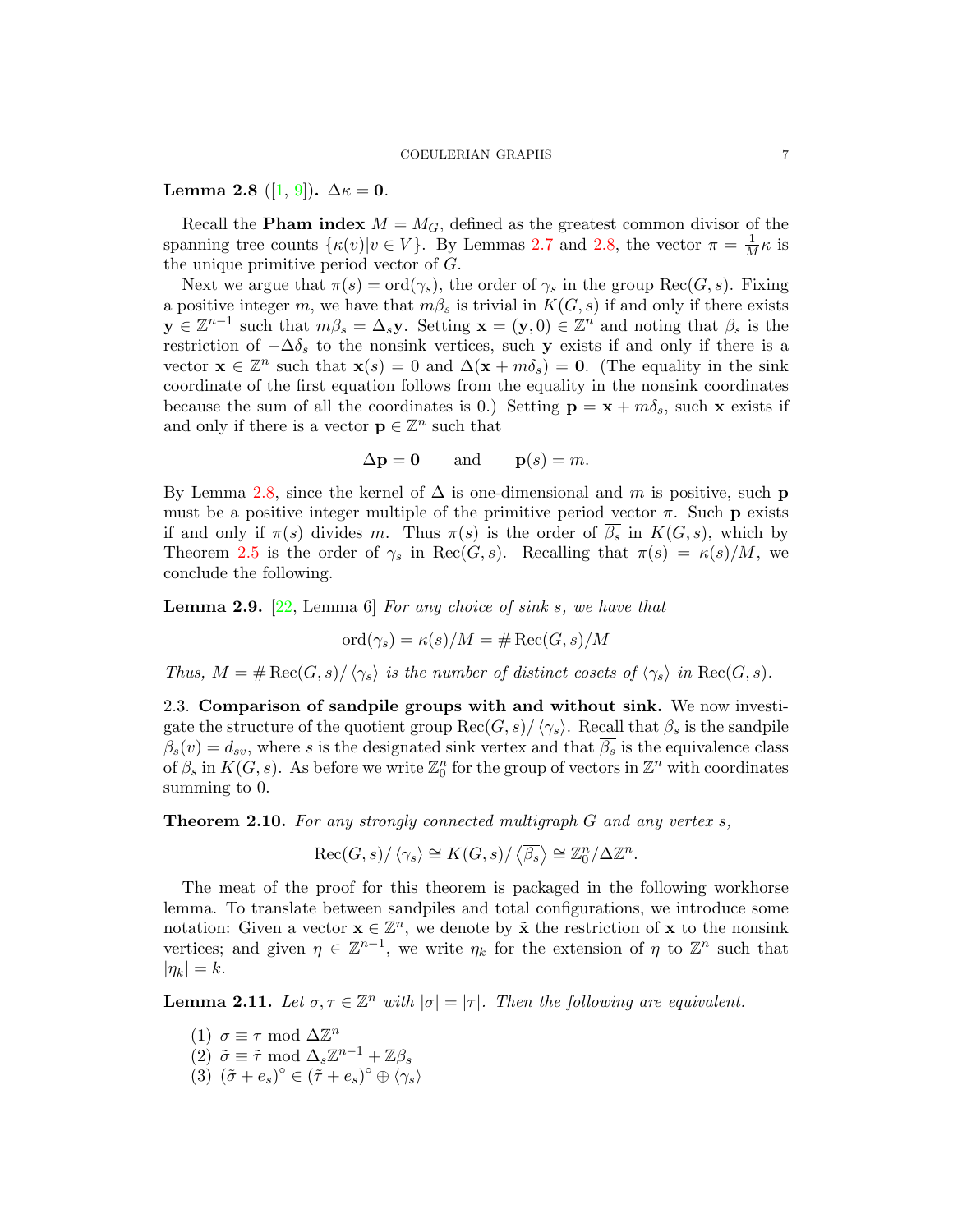*Proof.* (1  $\iff$  2) Assume (1), and let  $m = |\sigma| = |\tau|$ . Recall that  $\sigma_k$  denotes the extension of  $\sigma$  to  $\mathbb{Z}^n$  such that  $|\sigma_k| = k$ . We observe that (1) holds if and only if there is an  $\mathbf{x} \in \mathbb{Z}^n$  such that  $\sigma = \tau - \Delta \mathbf{x}$ . If  $\sigma = \tau - \Delta \mathbf{x}$ , then

$$
\sigma = \tau - \Delta \mathbf{x} = \tau - \Delta \begin{bmatrix} \tilde{\mathbf{x}} \\ 0 \end{bmatrix} - \Delta \begin{bmatrix} 0 \\ \mathbf{x}(s) \end{bmatrix} = \tau - \begin{bmatrix} \Delta_s \tilde{\mathbf{x}} \\ a \end{bmatrix} - \mathbf{x}(s)\mathbf{c}_s
$$

where  $c_s$  denotes the column of  $\Delta$  corresponding with the sink and a is the dot product of the nth row of  $\Delta$  with  $(\tilde{\mathbf{x}}, 0)$ . Since  $\beta_s(i) = -\mathbf{c}_s(i)$  for each  $i \neq s$ , it follows that  $\tilde{\sigma} = \tilde{\tau} - \Delta_s \tilde{\mathbf{x}} + \mathbf{x}(s)\beta_s$ . Going the other way, we assume that  $\tilde{\sigma} = \tilde{\tau} - k\beta_s - \Delta_s \tilde{\mathbf{x}}$  for some  $k \in \mathbb{N}$  and  $\tilde{\mathbf{x}} \in \mathbb{N}^{n-1}$ . Let  $\sigma'$  be the total configuration

$$
\sigma' = \tau - \Delta \left[ \begin{array}{c} \tilde{\mathbf{x}} \\ k \end{array} \right].
$$

Then  $\sigma'(i) = \tilde{\sigma}(i)$  for all  $i \neq s$  and  $|\sigma'| = |\tau|$ . Since  $\sigma(s)$  is determined by  $|\sigma|$  and  $|\sigma| = |\tau|$ , we have that  $\sigma' = \sigma$ .

 $(2 \iff 3)$  Note that  $(3)$  is equivalent to the existence of an **x** such that

$$
(\tilde{\sigma} + e_s)^{\circ} \equiv (\tilde{\tau} + e_s)^{\circ} + \mathbf{x}(s) (\beta_s + e_s)^{\circ} - \tilde{\Delta}_s \tilde{\mathbf{x}}
$$

which in turn is equivalent to the congruence  $\tilde{\sigma} \equiv \tilde{\tau} \mod \tilde{\Delta}_s \mathbb{Z}^{n-1} + \mathbb{Z}\beta_s$ .

*Proof of Theorem [2.10.](#page-6-2)* Define a map  $\phi: K(G, s)/\langle \overline{\beta_s} \rangle \to \mathbb{Z}_0^n/\Delta \mathbb{Z}^n$  sending

 $\overline{\eta} \mod \langle \overline{\beta_s} \rangle \quad \mapsto \quad \eta_0 \mod \Delta \mathbb{Z}^n.$ 

Let  $\eta, \xi \in \mathbb{Z}^{n-1}$ . If  $\overline{\eta} \equiv \overline{\xi} \mod \langle \overline{\beta_s} \rangle$ , then by Lemma [2.11](#page-6-3) we have that  $\eta_0 \equiv$  $\xi_0$  mod  $\Delta \mathbb{Z}^n$ , so that  $\phi$  is well-defined. The equation  $\eta_0 + \xi_0 = (\eta + \xi)_0$  is immediate from the definition, so that  $\phi$  is a homomorphism. The map  $\phi$  is also surjective, since for each  $\sigma \in \mathbb{Z}_0^n$  there is a corresponding  $\tilde{\sigma} \in \mathbb{Z}^{n-1}$ , and  $\phi(\tilde{\sigma} \mod \langle \overline{\beta_s} \rangle) =$  $\sigma$  mod  $\Delta \mathbb{Z}^n$ . We now show that  $\phi$  is injective to complete the proof that  $\phi$  is an isomorphism. Suppose that  $\sigma \equiv \tau \mod \Delta \mathbb{Z}^n$ . Then by Lemma [2.11](#page-6-3) we have that  $\overline{\tilde{\sigma}} \equiv \overline{\tilde{\tau}} \mod \langle \overline{\beta_s} \rangle$  and the theorem is proved.

<span id="page-7-1"></span>2.4. Eulerian and CoEulerian Graphs. We now prove the two results stated in the introduction. We also supplement Proposition [1.1](#page-1-0) with three equivalent conditions about the sandpile group.

<span id="page-7-0"></span>Proposition 2.12. The following are equivalent for a strongly connected directed multigraph  $G = (V, E)$ .

- (1) ker $(\Delta : \mathbb{Z}^V \to \mathbb{Z}^V) = \mathbb{Z}$ 1.
- (2)  $M_G = \kappa(s)$  for all  $s \in V$ .
- (3) G is Eulerian.
- (4) For all  $s \in V$ , the element  $\overline{\beta_s}$  is trivial in the sandpile group  $K(G, s)$ .
- (5)  $K(G, s) \cong \mathbb{Z}_0^V / \Delta \mathbb{Z}^V$  for all  $s \in V$ .
- (6)  $K(G, s) \cong K(G, s')$  for all  $s, s' \in V$ .

*Proof.* (1  $\iff$  3) We have  $\Delta$ **1** = **0** if and only if the indegree of each vertex equals its outdegree. By [\[25,](#page-13-11) Theorem 5.6.1], for G strongly connected this degree condition is equivalent to the existence of an Eulerian tour.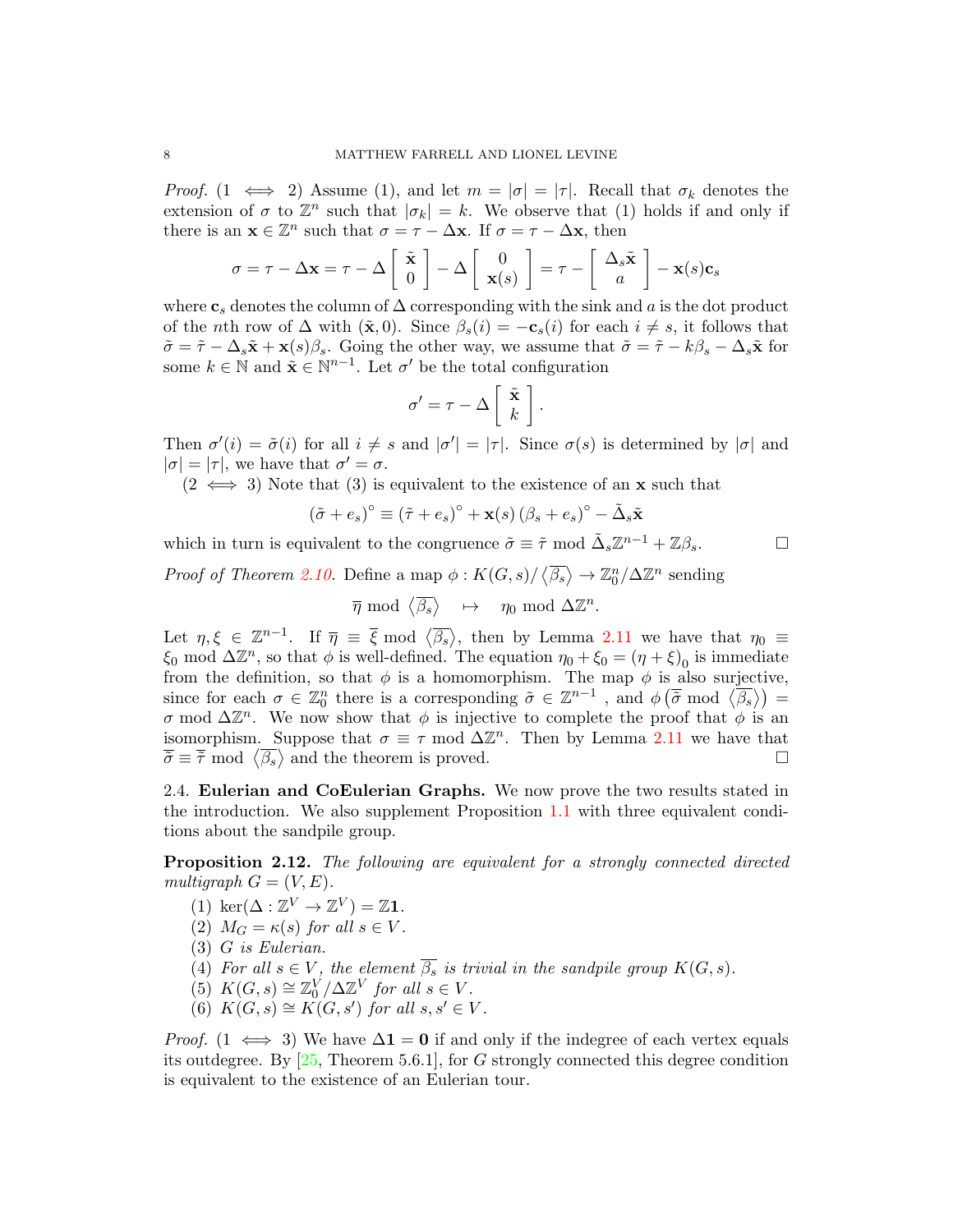$(1 \implies 4)$  By definition,  $\beta_s$  is the restriction of  $-\Delta\delta_s$  to the nonsink coordinates. If  $\Delta \mathbf{1} = \mathbf{0}$  then  $-\Delta \delta_s = \Delta(\sum_{v \neq s} \delta_v)$ , so  $\beta_s = \Delta_s(\sum_{v \neq s} \delta_v) \in \Delta_s \mathbb{Z}^{n-1}$ .

- $(4 \implies 5)$  This follows directly from Theorem [2.10.](#page-6-2)
- $(5 \implies 6)$  Trivial.

 $(6 \implies 2)$  If  $K(G, s) \cong K(G, s')$ , then equating orders yields  $\kappa(s) = \kappa(s')$ . If this holds for all vertices s and s', then  $M_G := \gcd{\kappa(v)|v \in V} = \kappa(s)$  for all  $s \in V$ .

 $(2 \implies 1)$  If all coordinates of  $\kappa$  are equal, then  $\Delta \mathbf{1} = \mathbf{0}$  by Lemma [2.8.](#page-6-1)

In particular, the sandpile group  $K(G, s)$  is independent of the choice of sink if and only if G is Eulerian (the "if" direction is well known  $[17, \text{Lemma } 4.12]$  $[17, \text{Lemma } 4.12]$ ).

*Proof of Theorem [1.2.](#page-2-0)* (3  $\implies$  4) We prove the contrapositive. Assume there is a sink s such that  $K(G, s) \neq \langle \overline{\beta}_s \rangle$ , and fix the number of chips on G to be  $m =$  $\#E - \#V$ . Our assumption implies that there are two distinct cosets  $C_1$  and  $C_2$  of  $\langle \gamma_s \rangle$  such that  $\tilde{\sigma}_{\text{max}} \in C_1$ . Choosing an  $\eta \in C_2$ , we remark that  $\eta_m$  stabilizes if and only if  $\eta_m \equiv \sigma_{\max}$  mod  $\Delta \mathbb{Z}^n$  (since  $\sigma_{\max}$  is the only stable total configuration with m chips). By Lemma [2.11,](#page-6-3) this congruence holds if and only if  $\eta \in \tilde{\sigma}_{\max} \oplus \langle \gamma_s \rangle = C_1$ , so we see that  $\eta_m$  does not stabilize.

 $(4 \implies 5)$  Trivial.

 $(5 \implies 3)$  Let  $\sigma$  be a total configuration with  $|\sigma| \leq \#E - \#V$ . We first write  $\sigma = \tau - \delta$  for some  $\tau, \delta \in \mathbb{Z}^n$  where  $|\tau| = \#E - \#V$  and  $\delta \geq 0$ . Now if  $\langle \overline{\beta_s} \rangle = K(G, s)$ for some vertex s, then  $\tilde{\tau} \equiv \tilde{\sigma}_{\text{max}} \mod \Delta_s \mathbb{Z}^{n-1} + \mathbb{Z}\beta_s$  so that  $\tau \equiv \sigma_{\text{max}} \mod \Delta \mathbb{Z}^n$  by Lemma [2.11.](#page-6-3) It follows that  $\sigma \equiv \sigma_{\text{max}} - \delta \mod \Delta \mathbb{Z}^n$ . Using that  $\Delta \mathbb{Z}^n = \Delta \mathbb{N}^n$ , we conclude from Lemma [2.1](#page-3-2) that  $\sigma$  stabilizes.

 $(1 \iff 5)$  This equivalence follows from Theorem [2.10.](#page-6-2)

 $(2 \leftrightarrow 5)$  This equivalence follows from Lemma [2.9.](#page-6-4)

$$
\qquad \qquad \Box
$$

2.5. Graphs that are both Eulerian and coEulerian. We conclude this section by characterizing the graphs that are both Eulerian and coEulerian. A strongly connected graph G without loops is called a *directed cactus*  $[28, 23]$  $[28, 23]$  $[28, 23]$  if each edge of G is contained in a unique simple directed cycle. Let us call this the "unique cycle property" (UCP). As the proof of the next Proposition will show, the UCP is equivalent to the following "unique path property" (UPP): For any pair of vertices  $x, y \in V$  there is a unique simple directed path in G from x to y. (A simple cycle or path is one with no repeated vertices; in particular, a 2-cycle consisting of an edge and its reversal is simple.)

Directed cacti are in some sense analogous to trees. In particular, a bidirected graph has the UCP if and only if it is a bidirected tree.

<span id="page-8-0"></span>Proposition 2.13. Let G be a strongly connected finite graph without loops. Then G is both Eulerian and coEulerian if and only if G is a directed cactus.

*Proof.* Supposing that G is both Eulerian and coEulerian, we have  $\kappa(y) = 1$  for all  $y \in V$ . By Wilson's algorithm [\[27\]](#page-13-17), any oriented spanning forest, one of whose components is oriented toward y, can be completed to a spanning tree oriented toward y. Given  $x, y \in V$  and a simple path P from x to y, completing P in this manner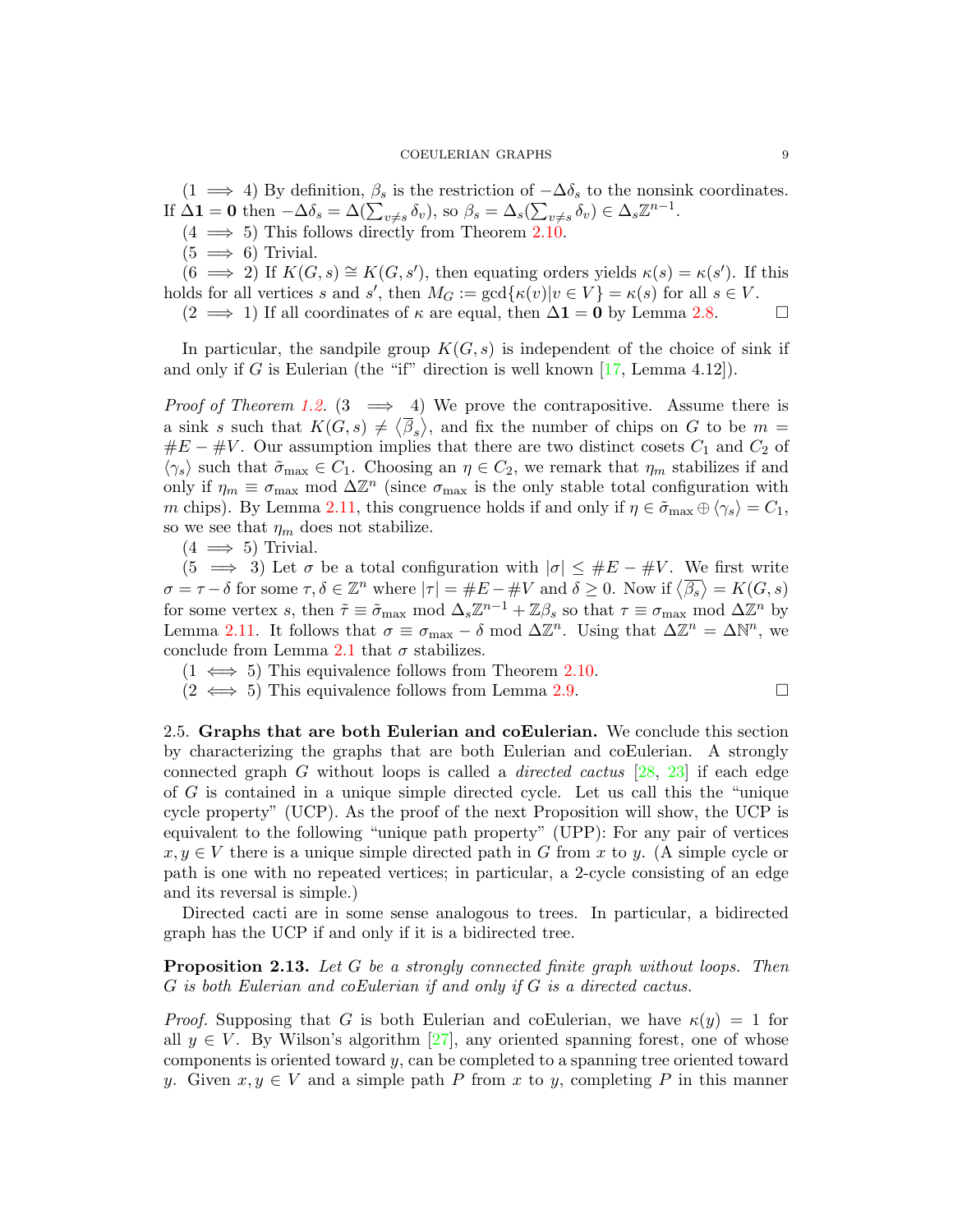results in the unique spanning tree  $T_y$  oriented toward y. Therefore all simple paths from x to y are contained in  $T_y$ , so G has the UPP.

Next observe that for each directed edge  $e = (y, x)$  there is a bijection between simple directed paths P from x to y and simple directed cycles  $P \cup \{e\}$  containing e. Hence the UPP implies the UCP.

Finally, supposing that G has the UCP, we will compete the proof by showing that for each vertex  $y$  there is a unique spanning tree of  $G$  oriented toward  $y$ , so that  $G$ is both Eulerian and coEulerian. Let  $C$  be the set of simple directed cycles in  $G$ , and consider the undirected bipartite graph  $\mathcal T$  on vertex set  $V \cup \mathcal C$  whose edges are the pairs  $\{v, C\}$  such that vertex v lies on cycle C. The UCP implies that  $\mathcal T$  is a tree. Now we can manifestly describe the unique spanning tree of  $G$  oriented toward  $y$ . Namely, for each cycle C let  $e_C$  be the outgoing edge from x in C, where  $(C, x, \ldots, y)$ is the unique path from C to y in T. The remaining edges  $E - \{e_C | C \in \mathcal{C}\}\)$  form a spanning tree of  $G$  oriented toward  $y$ . Moreover any such spanning tree  $T$  must contain all edges of G of the form  $(x, x')$  where  $(C, x, C', \ldots, y)$  is the path from any cycle C to y in T and  $x' \in C'$ , else there would be no path from x to y in T. By the UCP, edges  $e_C$  and  $(x, x')$  are distinct since they belong to distinct cycles. Therefore T must omit all of the edges  $e_C$ , and hence T is unique.

## 3. Computational complexity

<span id="page-9-0"></span>Björner and Lovász  $[5,$  Corollary 4.9 showed that the HALTING PROBLEM FOR [chip-firing](#page-1-1) can be decided in polynomial time for simple Eulerian graphs. By Theorem [1.2,](#page-2-0) it can be decided in linear time for coEulerian multigraphs. The purpose of this section is to show that despite these two easy cases, the problem is NP-complete for general directed multigraphs.

To see that it is in NP, let  $\sigma$  be a nonnegative halting chip configuration on a strongly connected directed multigraph  $G = (V, E)$ , and let  $\mathbf{x}(v)$  be the number of times vertex v fires. By Lemma [2.1](#page-3-2) the vector **x** is a certificate that  $\sigma$  halts. Why does this certificate have polynomial size? By Lemma [1.4](#page-2-2) we have  $\mathbf{x}(v) < \pi(v)$  for some vertex v. Moreover for any directed edge  $(u_1, u_2)$  the vertex  $u_2$  receives at least  $\mathbf{x}(u_1)$  chips from  $u_1$  and so  $u_2$  fires at least  $\mathbf{x}(u_1)/d_{u_2}$  times. For any vertex  $u$ , by inducting along a path from u to v we find that  $\mathbf{x}(u) \leq D\mathbf{x}(v)$  where  $D = \prod_{w \in V} d_w$ is the product of all outdegrees. By Lemmas [2.7](#page-5-1) and [2.8](#page-6-1) relating the primitive period vector  $\pi$  to the spanning tree count vector  $\kappa$ , we have  $\pi(v) \leq \kappa(v) \leq D$ , so all entries of **x** are at most  $D^2$ . Noting that  $\log D \le \sum_{u,v \in V} \log d_{uv}$ , which is the size of description of the adjacency matrix, we conclude that THE HALTING PROBLEM FOR chip-firing is in NP.

To show that it is also NP-hard, our starting point is the following decision problem considered by Amini and Manjunath [\[2\]](#page-12-1).

### Nonnegative rank:

<span id="page-9-1"></span>**Given** a basis of an  $(n-1)$ -dimensional lattice  $L \subset \mathbb{Z}_0^n$  and a vector  $\sigma \in \mathbb{Z}^n$ , **Decide** whether there is a vector  $\tau \in \mathbb{N}^n$  such that  $\sigma - \tau \in L$ .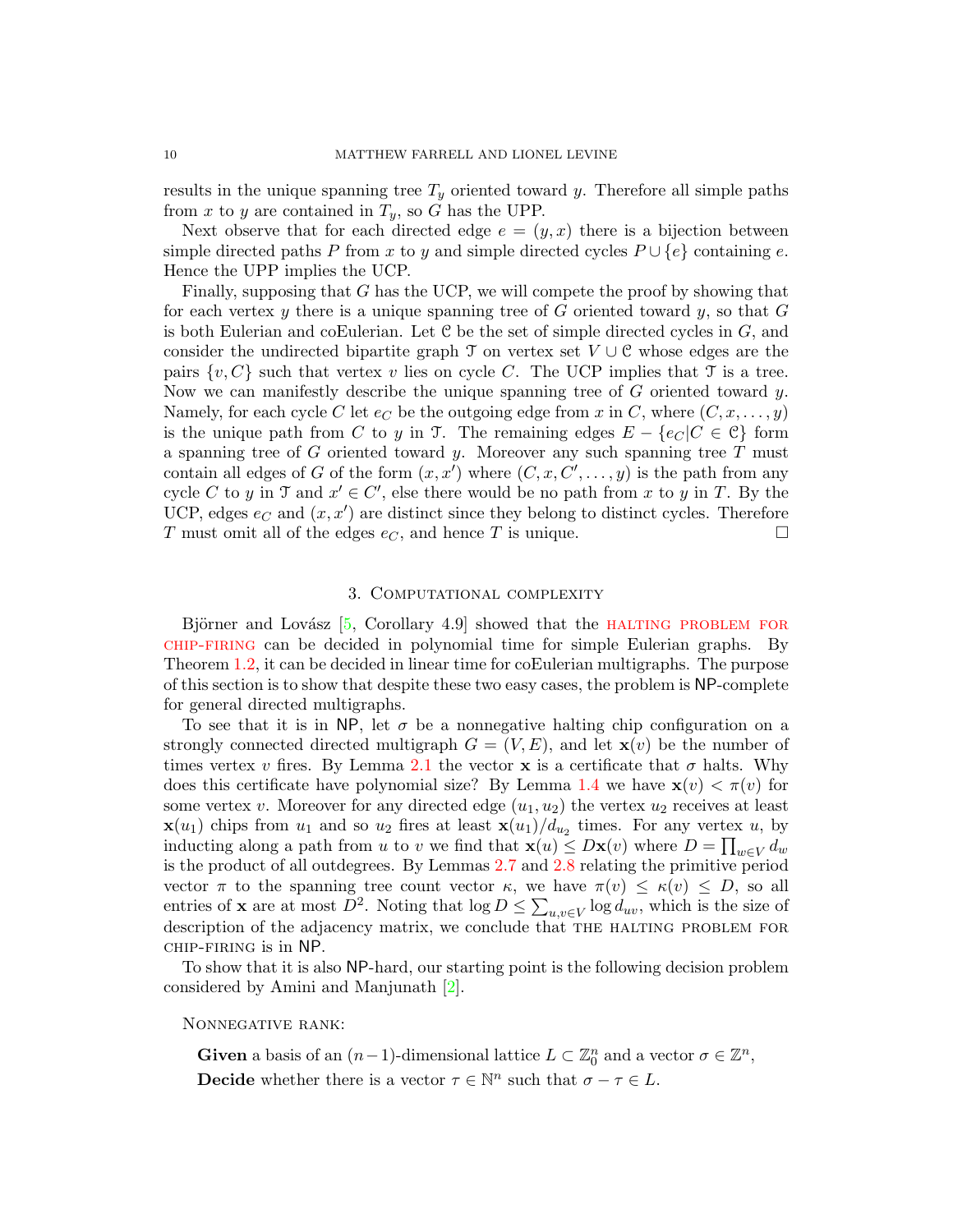If there exists such a  $\tau$ , then  $\sigma$  is said to have *nonnegative rank* relative to L. In  $[2,$  Theorem 7.2 NONNEGATIVE RANK is shown to be NP-hard by reducing from the problem of deciding whether a given simplex with rational vertices contains an integer point. (To give a little context, the term "rank" is inspired by the Riemann-Roch theorem of Baker and Norine [\[4\]](#page-13-18). Asadi and Backman [\[3\]](#page-12-2) extend parts of the Baker-Norine theory to directed graphs. Kiss and Tóthmérész  $[18]$  show that computing the Baker-Norine rank—a harder problem than deciding whether it is nonnegative—is already  $NP$ -hard when L is the Laplacian lattice of a simple undirected graph.)

The link between chip-firing and NONNEGATIVE RANK is provided by the following variant of a theorem of Perkinson, Perlman and Wilmes [\[20\]](#page-13-20).

<span id="page-10-0"></span>**Theorem 3.1.** Given an  $(n-1)$ -dimensional lattice  $L \subset \mathbb{Z}_0^n$ , there exists a strongly connected multigraph with Laplacian  $\Delta$  such that

$$
L=\Delta\mathbb{Z}^n.
$$

Moreover,  $\Delta$  can be computed from a basis of L in polynomial time, and all entries of  $\Delta$  are bounded in absolute value by nd where  $d = \det L$ .

The inspiration for Theorem [3.1](#page-10-0) is  $[20,$  Theorem 4.11], which expresses an arbitrary  $(n-1)$ -dimensional lattice in  $\mathbb{Z}^{n-1}$  as a *reduced* Laplacian lattice  $\Delta_s \mathbb{Z}^{n-1}$ . Modifying its proof to express  $L \subset \mathbb{Z}_0^n$  as a *total* Laplacian lattice is straightforward; we give the details below.

In our application it will be essential to compute the Laplacian matrix  $\Delta$  from a basis of L in polynomial time (in the length of description of the basis). It is not evident whether  $[20,$  Algorithm 4.13] runs in polynomial time, due to possible blow up of the matrix entries in repeated applications of the Euclidean algorithm [\[14,](#page-13-21) [15\]](#page-13-22). As detailed below, this numerical blow up can be avoided by the usual trick of computing modulo the determinant d.

To see how we will apply Theorem [3.1,](#page-10-0) note that strong connectivity implies

$$
\Delta \mathbb{Z}^n = \Delta \mathbb{N}^n
$$

since the period vector of Lemma [2.7](#page-5-1) is strictly positive. Thus, a vector  $\sigma \in \mathbb{Z}^n$  has nonnegative rank relative to  $L = \Delta \mathbb{Z}^n$  if and only if there exists  $\mathbf{x} \in \mathbb{N}^n$  such that

$$
\sigma+\Delta\mathbf{x}\geq\mathbf{0}.
$$

Now by Lemma [2.1,](#page-3-2) such an x exists if and only if the chip configuration  $\sigma_{\text{max}} - \sigma$ stabilizes. To summarize, a polynomial time computation of  $\Delta$  given a basis for L yields a polynomial time Karp reduction from NONNEGATIVE RANK to the HALTING problem for chip-firing on a finite directed multigraph, showing that the latter is NP-hard.

<span id="page-10-1"></span>Corollary 3.2. THE HALTING PROBLEM FOR CHIP-FIRING is NP-complete.

It remains to prove Theorem [3.1.](#page-10-0) Recall that an  $m \times m$  integer matrix U is called unimodular if det  $U = \pm 1$ . Any nonsingular square integer matrix A has a Hermite normal form

$$
H = AU
$$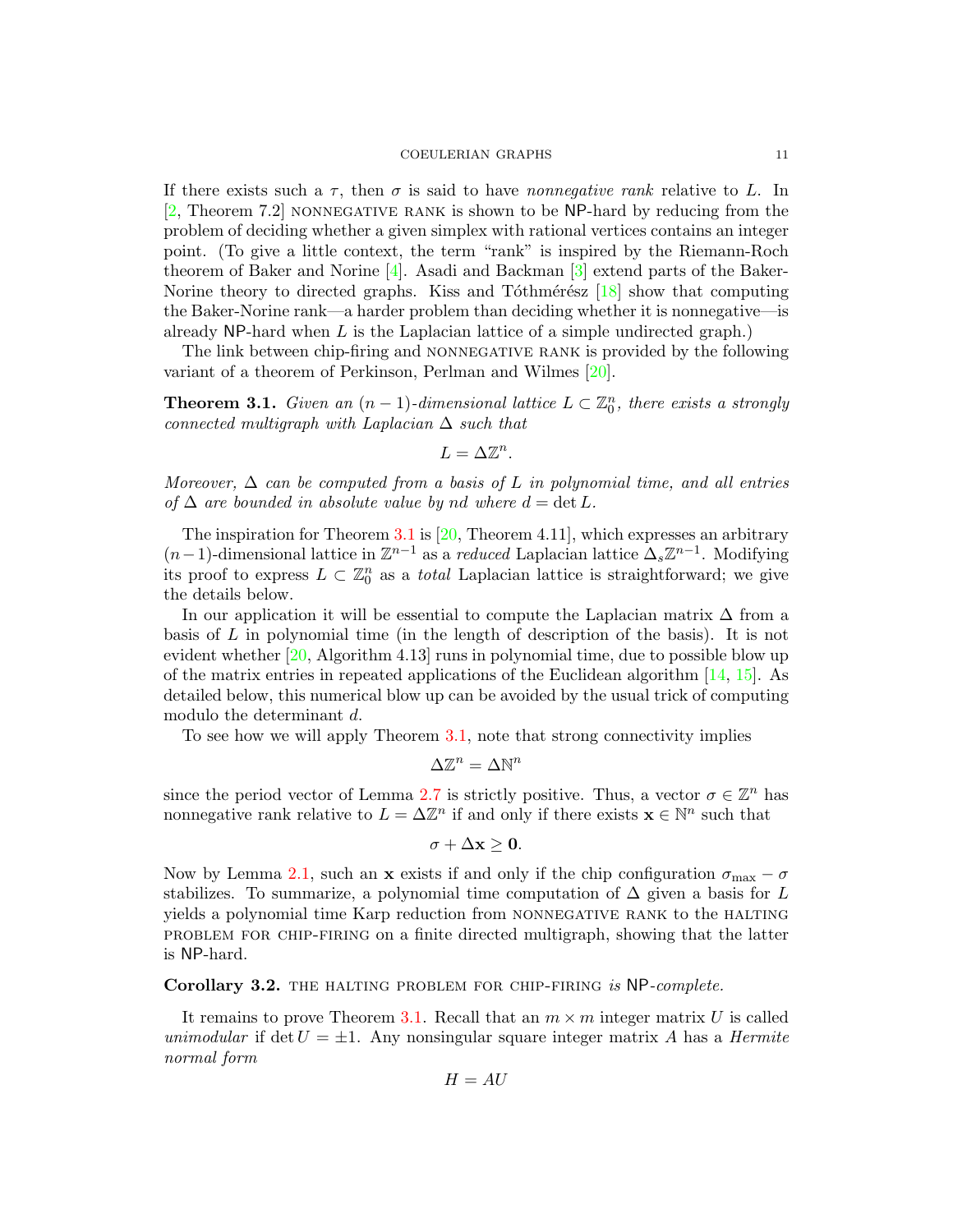where U is a unimodular integer matrix, and  $H = (h_{ij})$  is lower-triangular with integer entries satisfying

$$
0 < h_{ii}, \quad 1 \le i \le m
$$
\n
$$
0 \le h_{ij} < h_{ii}, \quad 1 \le j < i \le m.
$$

The existence and uniqueness of  $H$  was proved by Hermite [\[16\]](#page-13-23). The Hermite normal form is useful to us because H can be computed from A in polynomial time  $[12]$  and  $H\mathbb{Z}^m = A(U\mathbb{Z}^m) = A\mathbb{Z}^m$  by the unimodularity of U. Let

$$
d = |\det A| = \det H = \prod_{i=1}^{m} h_{ii}.
$$

We will use the following observations about the column span  $A\mathbb{Z}^m$ .

<span id="page-11-0"></span>**Lemma 3.3.** [\[12,](#page-13-24) Cor. 2.3] Let B be a lower triangular  $m \times m$  matrix whose columns are in  $A\mathbb{Z}^m$  and whose diagonal entries satisfy  $b_{ii} = h_{ii}$  for all i. Then  $B\mathbb{Z}^m = A\mathbb{Z}^m$ .

<span id="page-11-1"></span>**Lemma 3.4.** [\[12,](#page-13-24) Prop. 2.5]  $d\mathbb{Z}^m \subset A\mathbb{Z}^m$ .

We will apply these lemmas with  $m = n - 1$ . Note that an  $n \times n$  integer matrix is the total Laplacian of a directed multigraph if and only if (i) the entries of each column sum to zero, (ii) the diagonal entries are nonnegative, and (iii) the off-diagonal entries are nonpositive.

Given an  $n \times (n-1)$  integer matrix whose columns are a Z-basis of the  $(n-1)$ dimensional lattice  $L \subset \mathbb{Z}_0^n$ , let A be the result of removing the last row of M. Since each column of M sums to zero, A is nonsingular. Let  $H = AU$  be the Hermite normal form of the  $(n-1) \times (n-1)$  nonsingular matrix A.

The hypotheses of Lemma [3.3](#page-11-0) are trivially satisfied when  $B = H$ ; and if B satisfies the hypotheses of Lemma [3.3](#page-11-0) then by Lemma [3.4](#page-11-1) it will continue to do so if we subtract d from an entry below the diagonal. Using this operation we can make the entries immediately below the diagonal sufficiently negative so that the sum of the entries in each column is nonpositive. Namely, let  $B = (b_{ij})$  where

$$
b_{ij} = \begin{cases} h_{ij} - k_j d, & i = j + 1 \\ h_{ij}, & \text{else} \end{cases}
$$

and  $k_j$  for each  $j = 1, ..., n - 2$  is a nonnegative integer such that

<span id="page-11-2"></span>
$$
(k_j - 1)d < \sum_{i=1}^{m} h_{ij} \le k_j d.
$$
 (2)

Now let

$$
\Delta = \begin{bmatrix}\n+d & -h_{11} & 0 & 0 & 0 & \cdots & 0 \\
0 & + & -h_{22} & 0 & 0 & \cdots & 0 \\
0 & - & + & -h_{33} & 0 & \cdots & 0 \\
0 & - & - & + & -h_{44} & \cdots & 0 \\
\vdots & \vdots & \vdots & \vdots & \ddots & \ddots & \vdots \\
0 & - & - & - & - & \cdots & -h_{mm} \\
-d & - & - & - & - & \cdots & +h_{mm}\n\end{bmatrix}
$$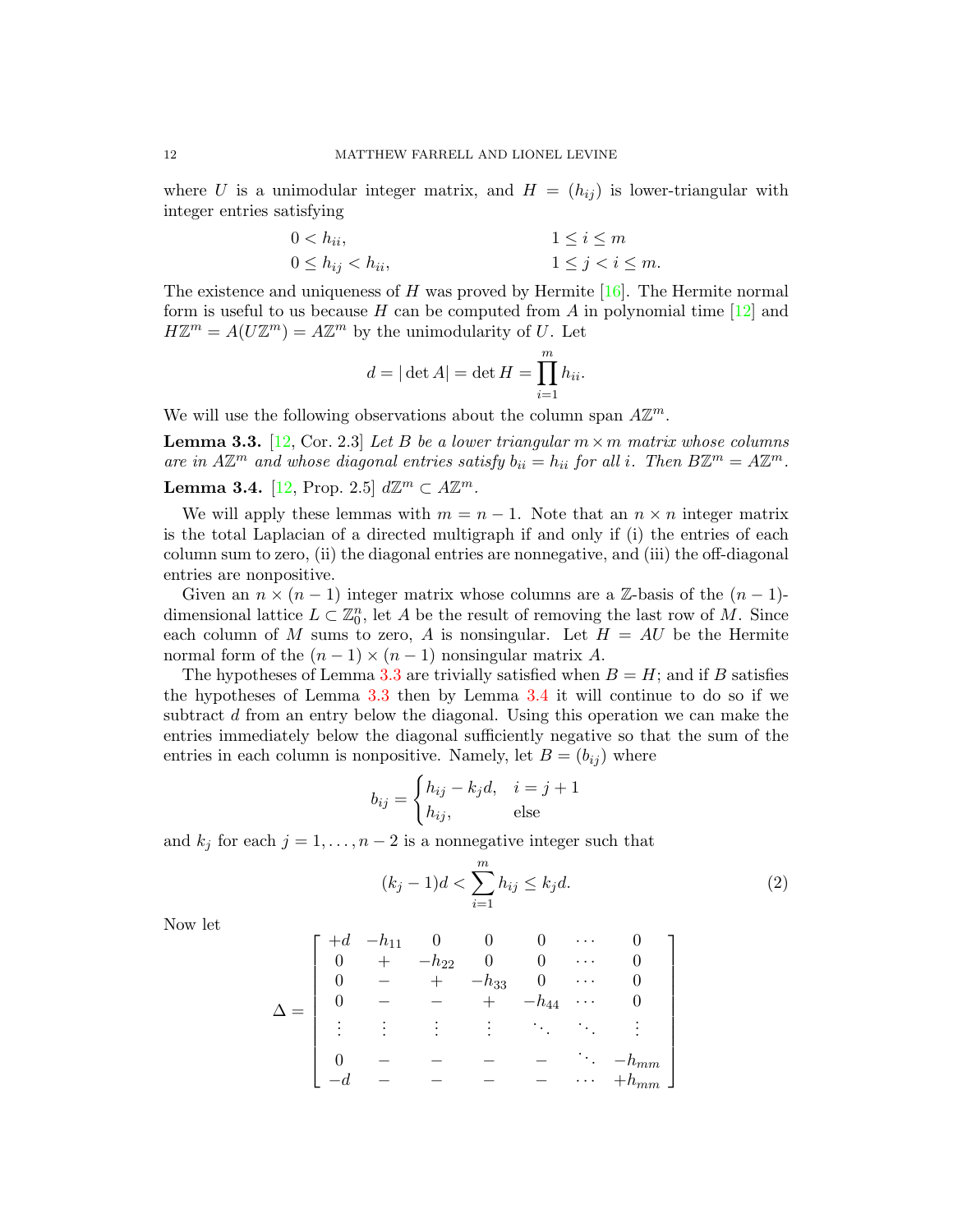be the  $n \times n$  matrix with upper right corner  $-B$ , the column vector  $d\mathbf{e}_1-d\mathbf{e}_n$  appended on the left, and a row appended on the bottom such that the entries of each column sum to zero. By the choice of  $k_j$  in [\(2\)](#page-11-2), the bottom row of  $\Delta$  is nonpositive, except for its rightmost entry  $h_{mm}$ . Therefore  $\Delta$  satisfies the conditions (i)-(iii) above. Since the entries immediately above the diagonal of  $\Delta$  are negative, as is  $\Delta_{n1}$ , the matrix  $\Delta$  is the Laplacian of a strongly connected multigraph (it has the Hamiltonian cycle  $1 \rightarrow n \rightarrow n-1 \rightarrow \cdots \rightarrow 1$ . By Lemma [3.4](#page-11-1) the first column of  $\Delta$  belongs to L. Moreover, since both L and  $\Delta \mathbb{Z}^n$  are contained in  $\mathbb{Z}_0^n$  and  $B\mathbb{Z}^{n-1} = A\mathbb{Z}^{n-1}$ , the integer span of the remaining columns of  $\Delta$  is L. Thus  $L = \Delta \mathbb{Z}^n$ . Since each entry of H is at most  $d = \prod h_{ii}$ , each entry of  $\Delta$  has magnitude at most nd, completing the proof of Theorem [3.1.](#page-10-0)

3.1. Simple directed graphs. Let us point out a sense in which the NP-hardness of Corollary [3.2](#page-10-1) is rather weak: the directed graphs for which the [halting prob](#page-1-1)[lem for chip-firing](#page-1-1) is hard may have large edge multiplicities. This is because the Laplacian  $\Delta$  of Theorem [3.1](#page-10-0) may have large entries, which in turn is because the lattice  $L$  in a hard instance of NONNEGATIVE RANK has large determinant. An interesting question is whether the halting problem for chip-firing remains NP-hard when restricted to simple directed graphs, those with edge multiplicities in {0, 1}. Does the hardness arise from directedness or from large edge multiplicities (or both)? The following table summarizes what is known.

|                    | simple graphs            | multigraphs               |
|--------------------|--------------------------|---------------------------|
| coEulerian         | $P$ (Theorem 1.2)        | $P$ (Theorem 1.2)         |
| bidirected         | $P$ (Tardos [26])        |                           |
| Eulerian           | $P$ (Björner-Lovász [5]) |                           |
| strongly connected |                          | $NP$ -complete (Cor. 3.2) |

<span id="page-12-3"></span>Table 1. Complexity of the [halting problem for chip-firing](#page-1-1) for eight different classes of strongly connected directed graphs.

# **ACKNOWLEDGEMENTS**

The authors thank Spencer Backman, Swee Hong Chan, Daniel Jerison, Robert Kleinberg, Claire Mathieu and John Wilmes for inspiring discussions. We thank Bálint Hujter, Viktor Kiss and Lilla Tóthmérész for pointing out to us the two open cases in the right column of Table [1.](#page-12-3) Finally, we thank the referee for comments that meaningfully improved the paper, and in particular for leading us to Propostion [2.13.](#page-8-0)

### **REFERENCES**

- <span id="page-12-0"></span>[1] David Aldous, The random walk construction of uniform spanning trees and uniform labelled trees. SIAM J. Disc. Math. 3, 450–465, 1990.
- <span id="page-12-1"></span>[2] Omid Amini and Madhusudan Manjunath, Riemann-Roch for sublattices of the root lattice  $A_n$ , Electronic J. Combin., 17(1), 2010. [arXiv:1007.2454](http://arxiv.org/abs/1007.2454)
- <span id="page-12-2"></span>[3] Arash Asadi and Spencer Backman, Chip-firing and Riemann-Roch theory for directed graphs, Electronic Notes Discrete Math. 38:63–68, 2011. [arXiv:1012.0287](http://arxiv.org/abs/1012.0287)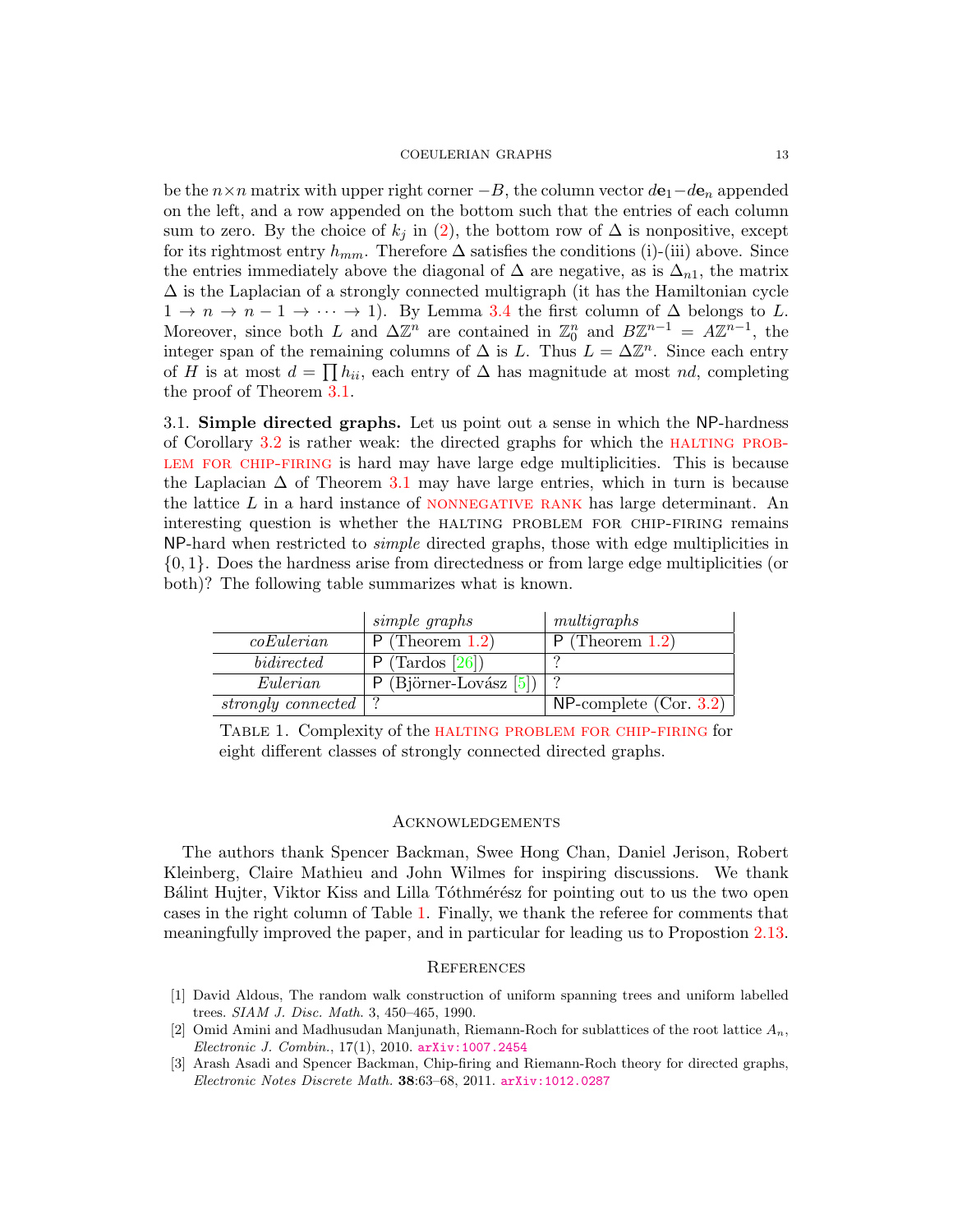- <span id="page-13-18"></span>[4] Matthew Baker and Serguei Norine, Riemann-Roch and Abel-Jacobi theory on a finite graph, Adv. Math.  $215(2):766-788, 2007.$  [arXiv:math/0608360](http://arxiv.org/abs/math/0608360)
- <span id="page-13-4"></span>[5] Anders Björner and László Lovász, Chip-firing games on directed graphs, J. Algebraic Combin. Vol 1. 305-328, 1992.
- <span id="page-13-1"></span>[6] Anders Björner, László Lovász and Peter Shor, Chip-firing games on graphs, European J. Com $bin. 12(4):283-291, 1991.$
- <span id="page-13-10"></span>[7] Benjamin Bond and Lionel Levine. Abelian networks I. Foundations and examples, 2013. [arXiv:1309.3445](http://arxiv.org/abs/1309.3445)
- <span id="page-13-6"></span>[8] Benjamin Bond and Lionel Leivne, Abelian networks II. Halting on all inputs, Selecta Math., to appear, 2015. [arXiv:1409.0169](http://arxiv.org/abs/1409.0169)
- <span id="page-13-14"></span>[9] Andrei Broder, Generating random spanning trees. In Symp. Foundations of Computer Sci., IEEE, New York, 442–447, 1989.
- <span id="page-13-9"></span>[10] Swee Hong Chan, Abelian sandpile model and Biggs-Merino polynomial for directed graphs, 2014. [arXiv:1412.4837](http://arxiv.org/abs/1412.4837)
- <span id="page-13-12"></span>[11] Deepak Dhar, Self-organized critical state of sandpile automaton models, Phys. Rev. Lett. 64:1613–1616, 1990.
- <span id="page-13-24"></span>[12] P.D. Domich, R. Kannan, and L.E. Trotter, Jr., Hermite normal form computation using modulo determinant arithmetic, Math. Oper. Res., Vol. 12, No.1, 50–59, 1987.
- <span id="page-13-3"></span>[13] Kimmo Eriksson, No polynomial bound for the chip firing game on directed graphs, Proc. Amer. Math. Soc.  $112(4):1203-1205$ , 1991.
- <span id="page-13-21"></span>[14] M. A. Frumkin, Polynomial time algorithms in the theory of linear Diophantine equations, in Fundamentals of Computation Theory, Lecture Notes in Computer Science, 386–392, 1977.
- <span id="page-13-22"></span>[15] James L. Hafner and Kevin S. McCurly, Asymptotically fast triangularization of matrices over rings, Siam J. Comput., Vol. 20, No. 6: 1068–1083, 1991.
- <span id="page-13-23"></span>[16] Charles Hermite, Sur l'introductiondes variables continues dans la théorie des nombres, J. Reine Angew. Math. 4:191–216, 1851.
- <span id="page-13-5"></span>[17] Alexander E. Holroyd, Lionel Levine, Karola Mészáros, Yuval Peres, James Propp and David B. Wilson, Chip-firing and rotor-routing on directed graphs, In and Out of Equilibrium 2, Progress in Probability, Vol. 60, 331–364, 2008. [arXiv:0801.3306](http://arxiv.org/abs/0801.3306)
- <span id="page-13-19"></span>[18] Viktor Kiss and Lilla Tóthmérész, Chip-firing games on Eulerian digraphs and NP-hardness of computing the rank of a divisor on a graph, Discrete Applied Math. 193:48–56, 2015. [arXiv:1407.6958](http://arxiv.org/abs/1407.6958)
- <span id="page-13-7"></span>[19] Lionel Levine, Threshold state and a conjecture of Poghosyan, Poghosyan, Priezzhev and Ruelle. Comm. Math. Phys. 335:1003–1017, 2015. [arXiv:1402.3283](http://arxiv.org/abs/1402.3283)
- <span id="page-13-20"></span>[20] David Perkinson, Jacob Perlman and John Wilmes, Primer for the algebraic geometry of sandpiles. Contemporary Mathematics, Vol. 605, 2014. [arXiv:1112.6163](http://arxiv.org/abs/1112.6163)
- <span id="page-13-8"></span>[21] Kévin Perrot and Trung Van Pham, Chip-firing and partial Tutte polynomial for Eulerian digraphs, 2013. [arXiv:1306.0294](http://arxiv.org/abs/1306.0294)
- <span id="page-13-0"></span>[22] Trung Van Pham, Orbits of rotor-router operation and stationary distribution of random walks on directed graphs, Adv. Applied Math. 70:45–53, 2015. [arXiv:1403.5875](http://arxiv.org/abs/1403.5875)
- <span id="page-13-16"></span>[23] Günter Schaar, Remarks on Hamiltonian properties of powers of digraphs, *Discrete Applied* Math. 51.1:181–186, 1994.
- <span id="page-13-13"></span>[24] Eugene R. Speer, Asymmetric abelian sandpile models. J. Stat. Phys. 71:61–74, 1993.
- <span id="page-13-11"></span>[25] Richard P. Stanley, Enumerative Combinatorics, vol. 2, Cambridge University Press, 1999.
- <span id="page-13-2"></span>[26] Gábor Tardos. Polynomial bound for a chip firing game on graphs. Siam J. Disc. Math. Vol. 1, No. 3, 1988.
- <span id="page-13-17"></span>[27] David B. Wilson, Generating random spanning trees more quickly than the cover time, 28th Annual ACM Symposium on the Theory of Computing (STOC '96), pages 296–303, 1996.
- <span id="page-13-15"></span>[28] Bohdan Zelinka, Centers of directed cacti. (English). Casopis pro pěstování matematiky 114.3:225–229, 1989. <http://dml.cz/dmlcz/118370>

Matthew Farrell, Department of Mathematics, Cornell University, Ithaca, NY 14850. msf235@cornell.edu